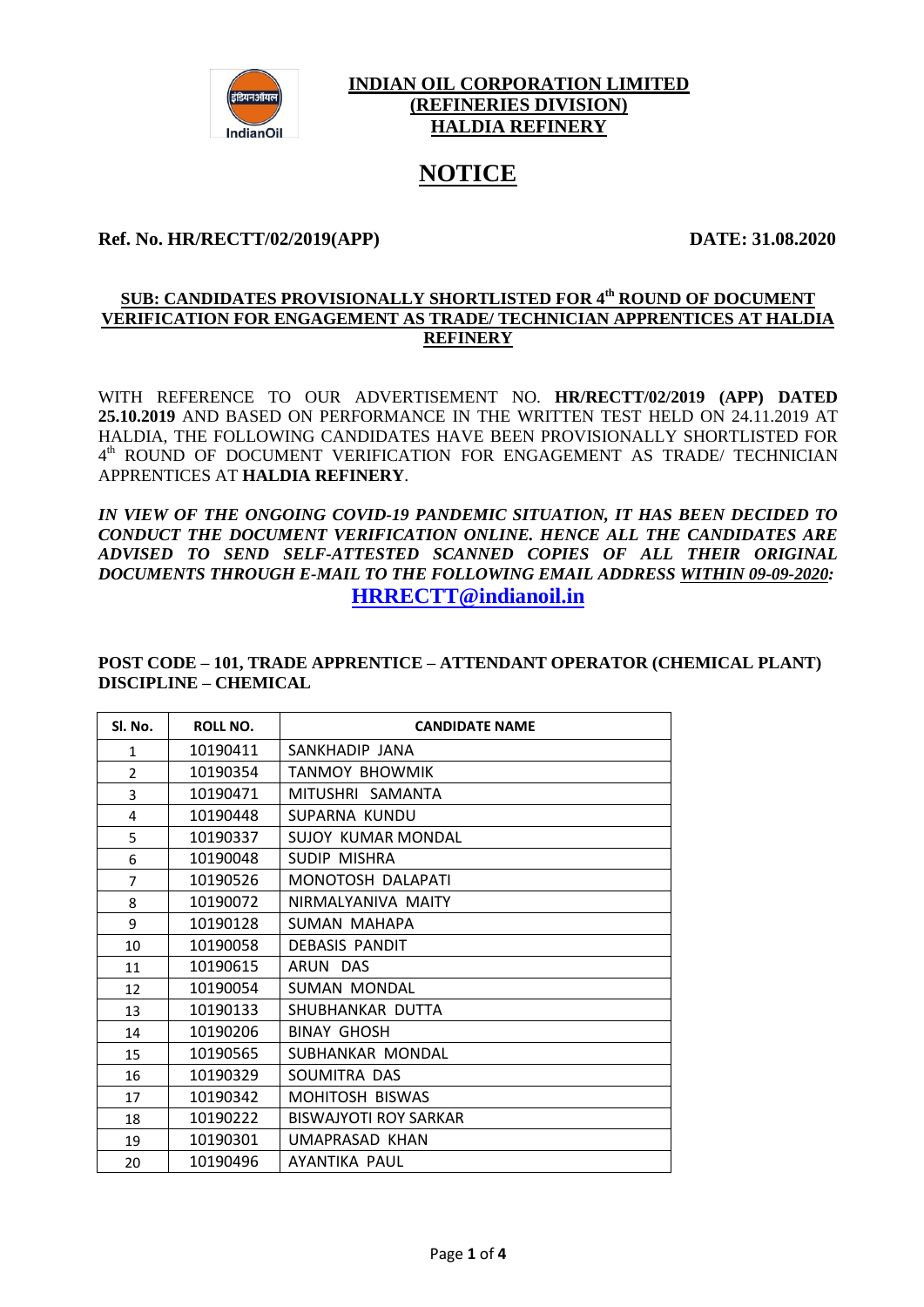# **POST CODE – 102, TRADE APPRENTICE – FITTER, DISCIPLINE - MECHANICAL**

| Sl. No. | ROLL NO. | <b>CANDIDATE NAME</b> |
|---------|----------|-----------------------|
| 1       | 10290457 | TAPAS KUMAR BEHERA    |
| 2       | 10290109 | BISWAJIT HAZRA        |
| 3       | 10290223 | SUSABHAN JANA         |
| 4       | 10290251 | ASIT MONDAL           |
| 5       | 10290060 | SUBRATA BISWAS        |

## **POST CODE – 104, TECHNICIAN APPRENTICE DISCIPLINE - CHEMICAL**

| Sl. No.        | <b>ROLL NO.</b> | <b>CANDIDATE NAME</b> |
|----------------|-----------------|-----------------------|
| $\mathbf{1}$   | 10490094        | MAINAK DAS            |
| $\overline{2}$ | 10490320        | SANDEEP KUMAR         |
| 3              | 10490343        | SHOBHA KUMARI         |
| 4              | 10490226        | SHUBHAM SONI          |
| 5              | 10490316        | ROJAS P               |
| 6              | 10490331        | ANIL KUMAR SHARMA     |
| $\overline{7}$ | 10490087        | SUMAN KALYAN SAHOO    |
| 8              | 10490168        | ALOK KUMAR            |
| 9              | 10490231        | <b>SANDEEP</b>        |
| 10             | 10490050        | MUKESH PRAJAPATI      |
| 11             | 10490215        | <b>FAIM VEG</b>       |
| 12             | 10490272        | <b>IRSHAD ALI</b>     |
| 13             | 10490109        | SK MURSID AHMED       |
| 14             | 10490113        | JITENDRA SINGH        |
| 15             | 10490269        | BANTI KUMAR           |
| 16             | 10490282        | SOURAV DAS            |
| 17             | 10490329        | GANESH KUMAR          |
| 18             | 10490222        | SUBHAS FARIKAR        |
| 19             | 10490144        | DINESH PRAMANIK       |
| 20             | 10490058        | SOUMEN BERA           |

## **POST CODE – 105, TECHNICIAN APPRENTICE DISCIPLINE - MECHANICAL**

| SI. No. | <b>ROLL NO.</b> | <b>CANDIDATE NAME</b>     |
|---------|-----------------|---------------------------|
| 1       | 10590387        | <b>SHIV SHANKAR KUMAR</b> |
| 2       | 10590399        | SOUMITRA BERA             |
| 3       | 10590049        | LAKSHMAN DAS              |
| 4       | 10590447        | GURUPADA SAHOO            |
| 5       | 10590304        | PINTU KUMAR RANA          |
| 6       | 10590733        | ABHISHEK KUMAR MALAKAR    |
| 7       | 10590778        | ANJAN DAS                 |
| 8       | 10590552        | SAMIRAN DOLAI             |
| 9       | 10590236        | ARLIIT ROY                |
| 10      | 10590537        | KUNDAN KUMAR SHARMA       |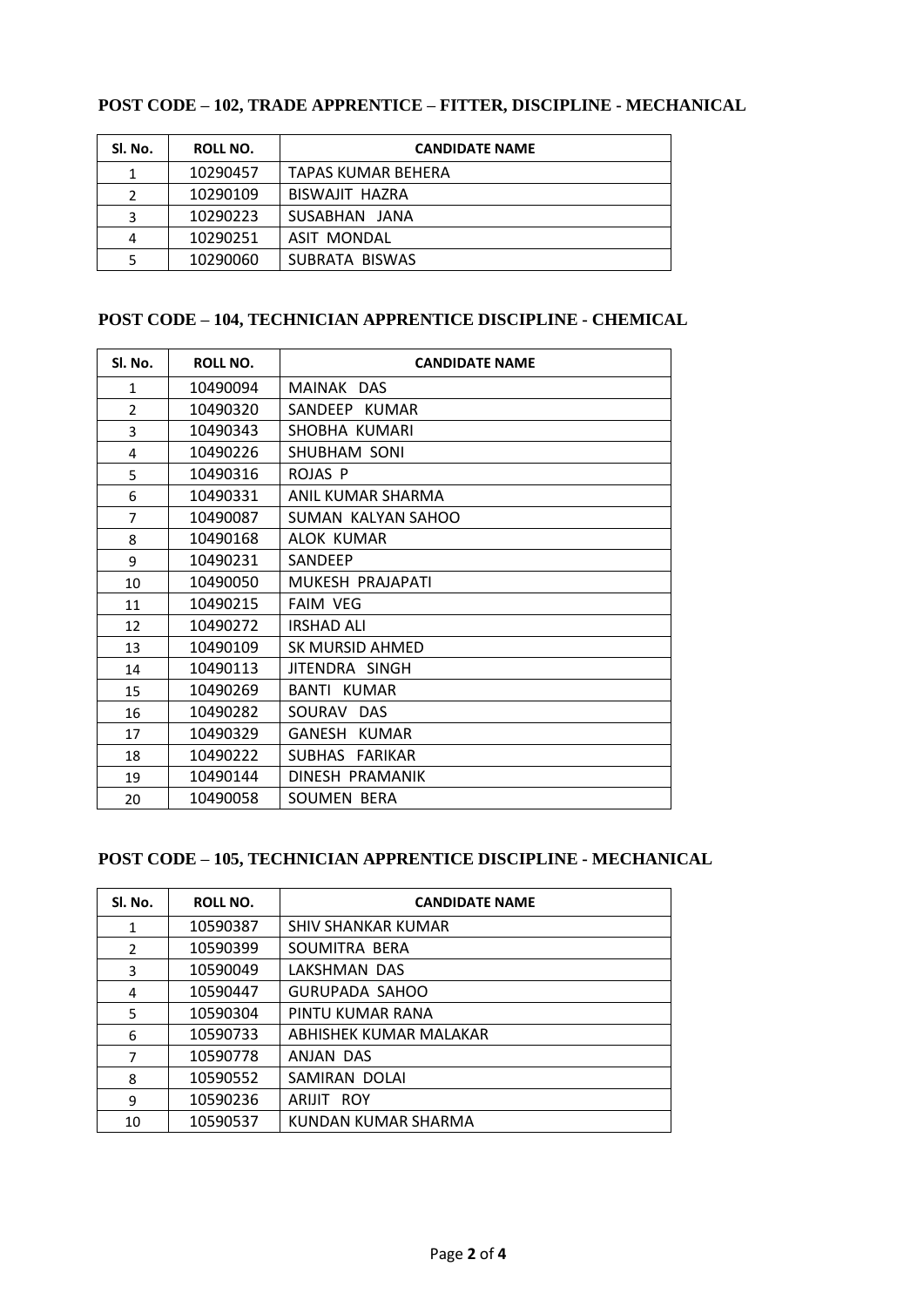#### **POST CODE – 106, TECHNICIAN APPRENTICE DISCIPLINE - ELECTRICAL**

| SI. No.        | ROLL NO. | <b>CANDIDATE NAME</b> |
|----------------|----------|-----------------------|
| $\mathbf{1}$   | 10690570 | <b>ANKAN ROY</b>      |
| $\overline{2}$ | 10690611 | <b>GOUTAM SHIKDAR</b> |
| 3              | 10690466 | SOUMEN NAYEK          |
| 4              | 10690569 | ATANU MONDAL          |
| 5              | 10690606 | DIBYENDU DAS          |
| 6              | 10690232 | MRINAL MITRA          |
| 7              | 10690688 | ASIM KUMAR SINHA      |
| 8              | 10690287 | PRASUN KUMAR MANDAL   |
| 9              | 10690137 | ARUNABHA BALIDA       |
| 10             | 10690471 | SANIDEWAL SOREN       |

#### **POST CODE – 108, TRADE APPRENTICE – SECRETARIAL ASSISTANT**

| Sl. No. | ROLL NO. | <b>CANDIDATE NAME</b> |
|---------|----------|-----------------------|
|         | 10890028 | BHOLANATH BISWAS      |
| ∽       | 10890010 | CHHOTE LAL SHARMA     |

#### **POST CODE – 109, TRADE APPRENTICE – ACCOUNTANT**

| Sl. No. | ROLL NO. | <b>CANDIDATE NAME</b> |
|---------|----------|-----------------------|
|         | 10990076 | BIKRAMJIT NASKAR      |

#### **POST CODE – 110, TRADE APPRENTICE – DATA ENTRY OPERATOR (FRESHER APPRENTICES)**

| SI. No. | ROLL NO. | <b>CANDIDATE NAME</b> |
|---------|----------|-----------------------|
|         | 11090849 | UTTAM ROY             |
|         | 11090746 | SHIRSENDU GHOSHAL     |
| ર       | 11090037 | ASTOMI MAITY          |

# **IMPORTANT INSTRUCTIONS FOR THE CANDIDATES**

*IN VIEW OF THE ONGOING COVID-19 PANDEMIC SITUATION, IT HAS BEEN DECIDED TO CONDUCT THE DOCUMENT VERIFICATION ONLINE. HENCE ALL THE CANDIDATES ARE ADVISED TO SEND SELF-ATTESTED SCANNED COPIES OF ALL THEIR ORIGINAL DOCUMENTS THROUGH E-MAIL TO THE FOLLOWING EMAIL ADDRESS:* **[HRRECTT@indianoil.in](mailto:HRRECTT@INDIANOIL.IN)**

THE CANDIDATES ARE ADVISED TO SEND **SELF-ATTESTED SCANNED COPIES** OF THE FOLLOWING DOCUMENTS RELATED TO THEIR AGE, QUALIFICATION, CASTE/CATEGORY (IF APPLICABLE), **ANY GOVT. ISSUED PHOTO-IDENTITY PROOF (PAN CARD, AADHAAR CARD, DRIVING LICENCE, PASSPORT ETC.)** AND **COLOUR PASSPORT SIZE PHOTOGRAPH OF SELF (IN JPG FORMAT)** TO THE EMAIL ADDRESS GIVEN ABOVE, FAILING WHICH THEIR CANDIDATURE IS LIABLE TO BE CANCELLED.

PLEASE SEND **SELF-ATTESTED SCANNED COPIES** OF THE FOLLOWING DOCUMENTS:

- 1. DECLARATION FORM
- 2. DECLARATION REGARDING HIGHER QUALIFICATION
- 3. CHECKLIST OF DOCUMENTS DULY SIGNED BY THE CANDIDATE
- 4. PRINTOUT OF APPLICATION FORM DULY SIGNED BY THE CANDIDATE & CALL LETTER FOR WRITTEN TEST.